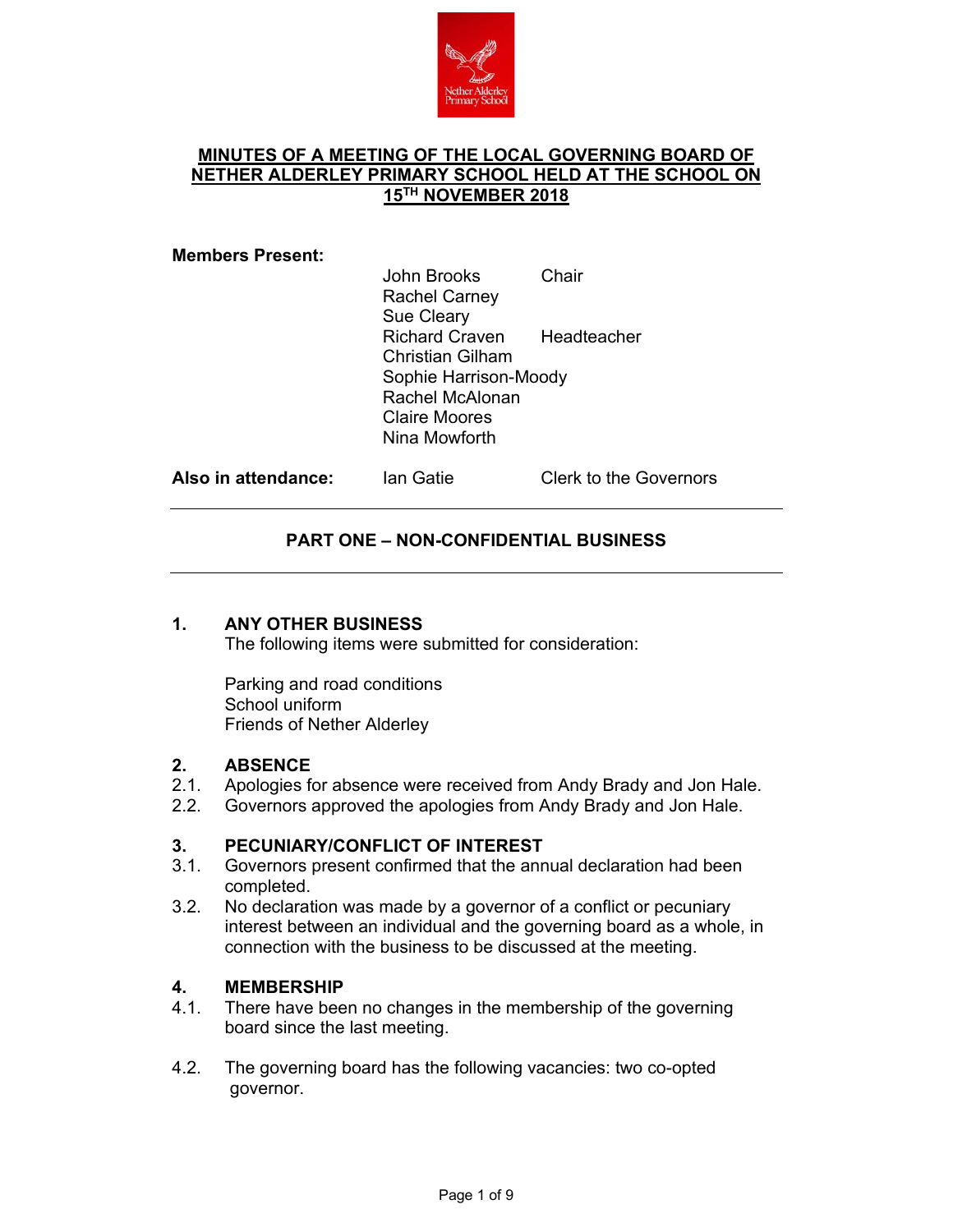

The Chair commented that two parents had expressed interest in joining the board. It was noted that Ofsted might have a concern if additional parents were elected to the board. As it is some time since a skills audit was completed, it was suggested that another should be carried out. The Headteacher commented that additional financial skills on the Board would be useful.

**ACTION:** The Chair will organise a skills audit and arrange to meet the prospective candidates during the autumn term.

4.3. It was noted that there are no terms of office due to expire before the next meeting.

## **5. PART ONE MINUTES**

- 5.1. The part one minutes of the meeting held on  $5<sup>th</sup>$  July 2018 were confirmed as a correct record and signed by the Chair.
- 5.2. There were no matters arising from the minutes.

## **6. CHAIR'S ACTION**

The Chair reported that there had not been any decisions taken on behalf of the governing board since the last full governing board meeting.

The Chair did report back on the continuing discussions with the Authority concerning the development of the school. 275 homes are being built locally, which will create 50-55 prospective pupils. Applications have already been received at the school from parents living in the first phase of houses completed.

Officers in the Education Department of the Authority have suggested that an additional classroom could be constructed, increasing the school from four to five classes. This would cost £1m. The Headteacher commented that this suggestion would be impractical in terms of class and curriculum organisation. The ideal solution would be to create a PAN (pupil admission number) of 30, necessitating three additional classrooms. However the site could not accommodate the increased size of the building. The option of using playground or playing field space for the expansion is not an option as those facilities would be lost. There is no opportunity to purchase adjacent land.

The headteacher reported that the lack of school places is a Wilmslowwide problem. The school's ability to move to another site is limited as the Authority owns the current site. Governors discussed the possibility of a free school being opened in the area and the potential impact on the school. Another concern is that only about 20% of the current pupils live in 'catchment'. With the new homes being within the catchment zone, there would be less room for pupils residing outside the zone.

The Chair suggested that a group of governors should be involved in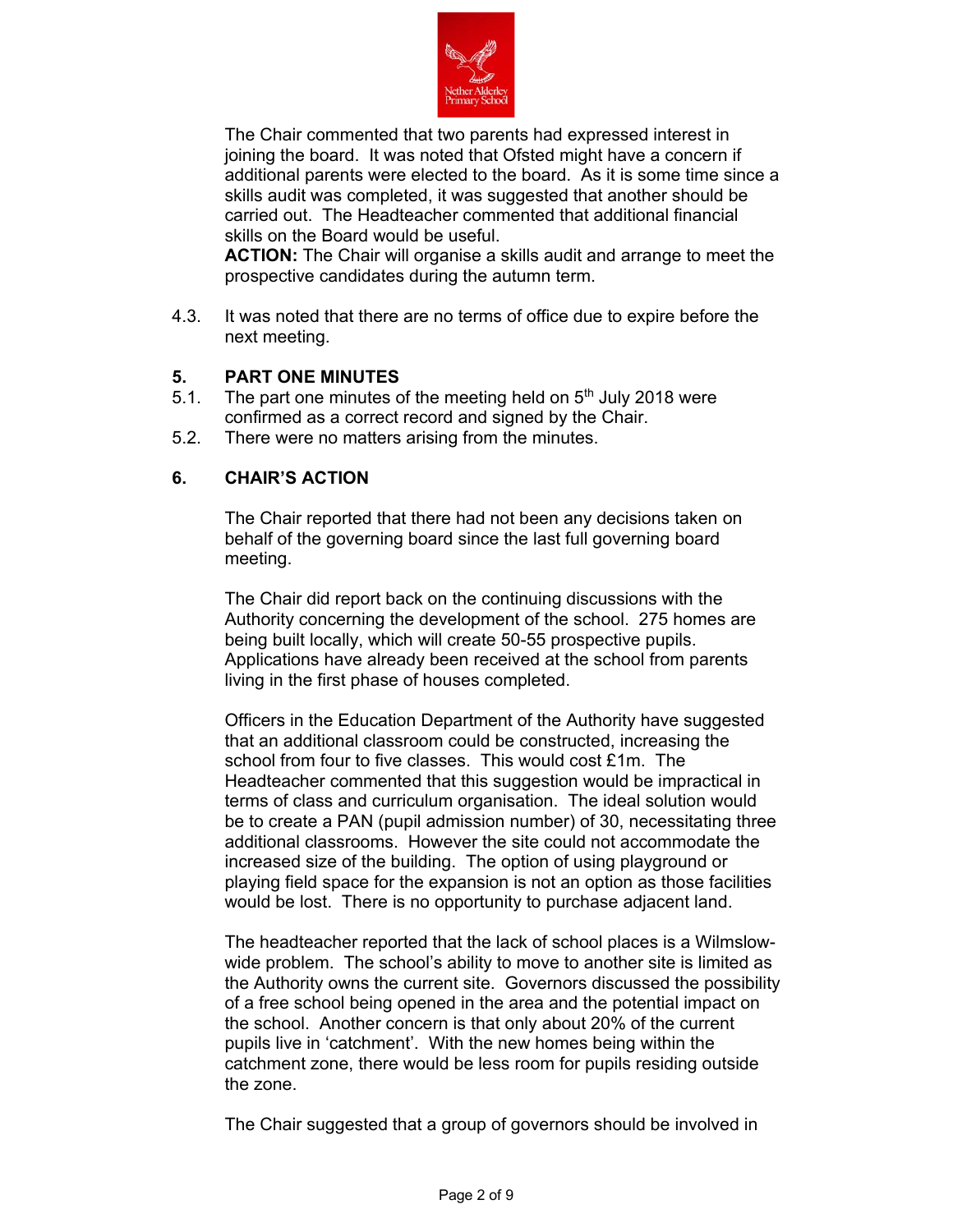

monitoring developments.

**ACTION:** Chair to set up a working group during the autumn term to monitor developments affecting the school.

# **7. LEADERSHIP AND MANAGEMENT (L&M)**

- 7.1. There was no discussion of the latest CEO's report.
- 7.2. The termly leadership report from the headteacher contained the following
	- **Introduction and summary**
	- **Current self-assessment**
	- **School contextual information** 
		- o Pupil numbers and capacity
		- o FSM and Ever6
		- o SEN
		- o EAL
		- o Pupil premium
		- o Pupil numbers by groups
	- **Leadership, Management and Finance** 
		- o Update on child protection plan, DBS, GDPR and complaints
		- o Finance summary
		- o Financial benchmarking
		- o School development plan update
		- o Staff absence
		- o Staff benchmarking data
		- o Continuous professional development
		- **Personal development, behaviour and welfare** 
			- o Attendance
			- o Attendance benchmarking
			- o Behaviour update
	- **2018 outcomes for pupils EYFS** 
		- o % pupils achieving GLD
		- o Results by gender
		- o 2019 targets
	- **2018 outcomes for pupils KS1** 
		- o Phonics screening results
		- o End of KS1 results by subject
		- o 2019 targets
	- **2018 outcomes for pupils KS2** 
		- o End of KS2 results combined and by subject, compared to 2017
			- % at expected
			- % at greater depth
			- average test scores
			- progress scores
		- o 2019 targets
- 7.3. The following issues arising from the headteacher's report were discussed: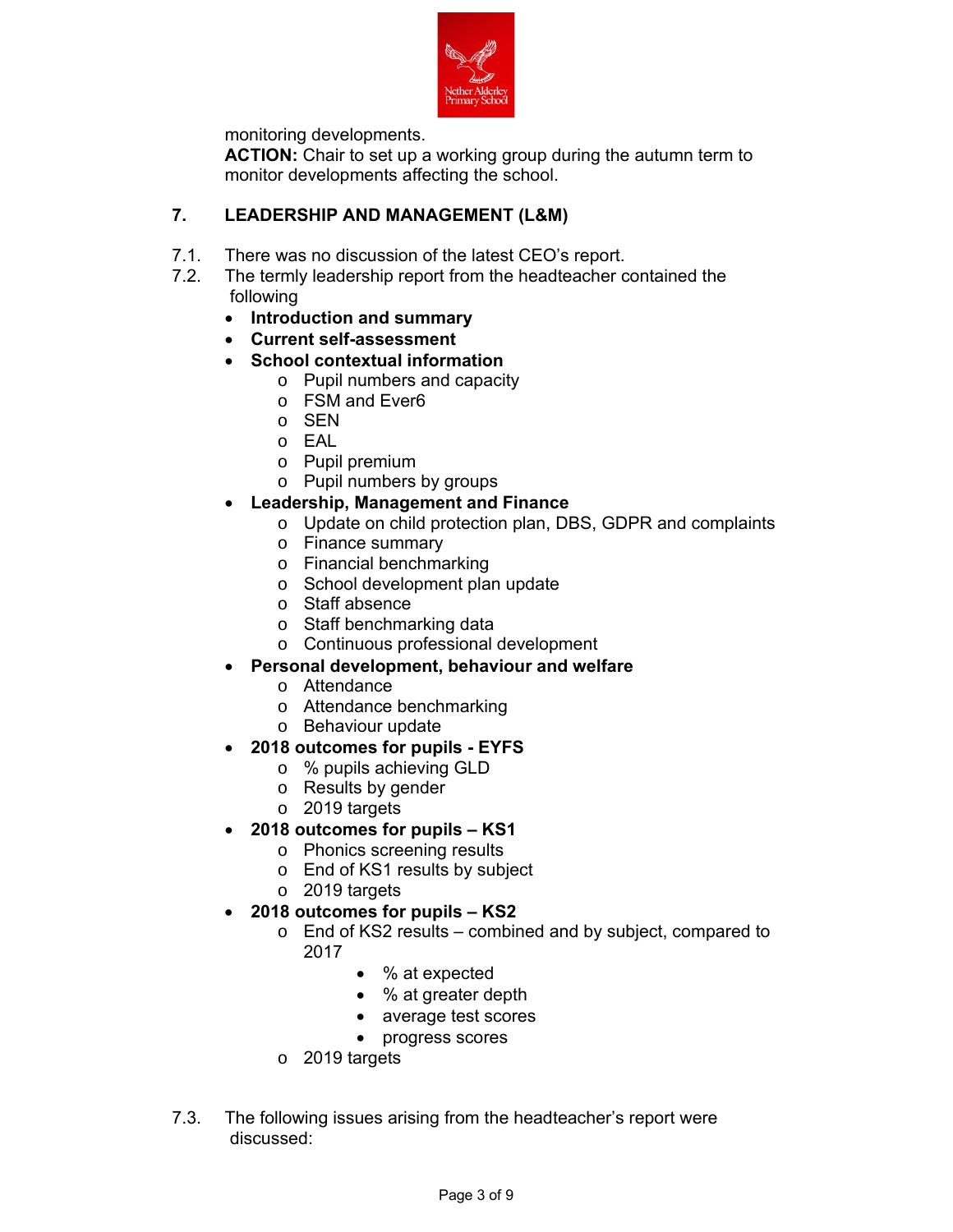

- o The headteacher commented that the report format was a standardised version required by the Trust and is time consuming to create.
- o **QUESTION:** Why are the SEN figures for the school higher than national?

**ANSWER:** The headteacher commented that this could be due to the way the school defines SEN interventions. He gave the example of some pupils with summer birthdays who require high levels of support initially. Interventions are initiated for these children and as such are included on the SEN register. As they improve at learning they may well come off the register.

- o As mentioned earlier in the meeting, admissions for September 2019 are likely to be oversubscribed.
- o A GDPR breach has been logged, but has been resolved.
- o The financial projections showed a negative position in the third year. The Chair commented that this is usually the case. He also pointed out that some capital outlay, for heating boiler controls, that would have previously have been made from the school's funds had been funded by the Trust.
- o The expenditure per pupil is relatively high compared to the national average. The headteacher commented that the school uses teachers for PPA and supply, whereas some schools use TAs, at a lower cost. Governors recognised that the staffing costs at the school are relatively high but considered that the cost was necessary to retain the good staff.
- o The SDP for 2018-19 covers four areas:
	- $\circ$  special educational needs the new SENCo is studying for the qualification – more interventions have been introduced. The annual report for 2018-19 was circulated to governors.
	- $\circ$  safeguarding staff training is up-to-date a pupil 'safety squad' is being created
	- o social emotional and mental health (SEMH) staff training has been completed
	- o achievement and standards focus on literacy in KS1 with support from a specialist
- o Staff absence is manageable.
- o The staff benchmarking data shows that the average teacher salary is higher than national.
- o Pupil attendance is good, being at 97.5% for the autumn term. The figure for persistent absence is improving. **QUESTION:** What are the reasons for persistent absence?

**ANSWER:** The headteacher commented that these can include medical reasons but term time holidays were not significant.

- o The outcomes in EYFS were 73% GLD, compared to 71% at national. The 2019 target is 87%.
- $\circ$  The end of KS1 results show that the school was below national average in all subjects. The headteacher commented that this was partly to do with that cohort. A relatively high proportion of the pupils had joined since Reception, but generally that cohort had not performed well at EYFS. The focus will now be on writing in KS1. The headteacher commented that the current Y2 is likely to perform better.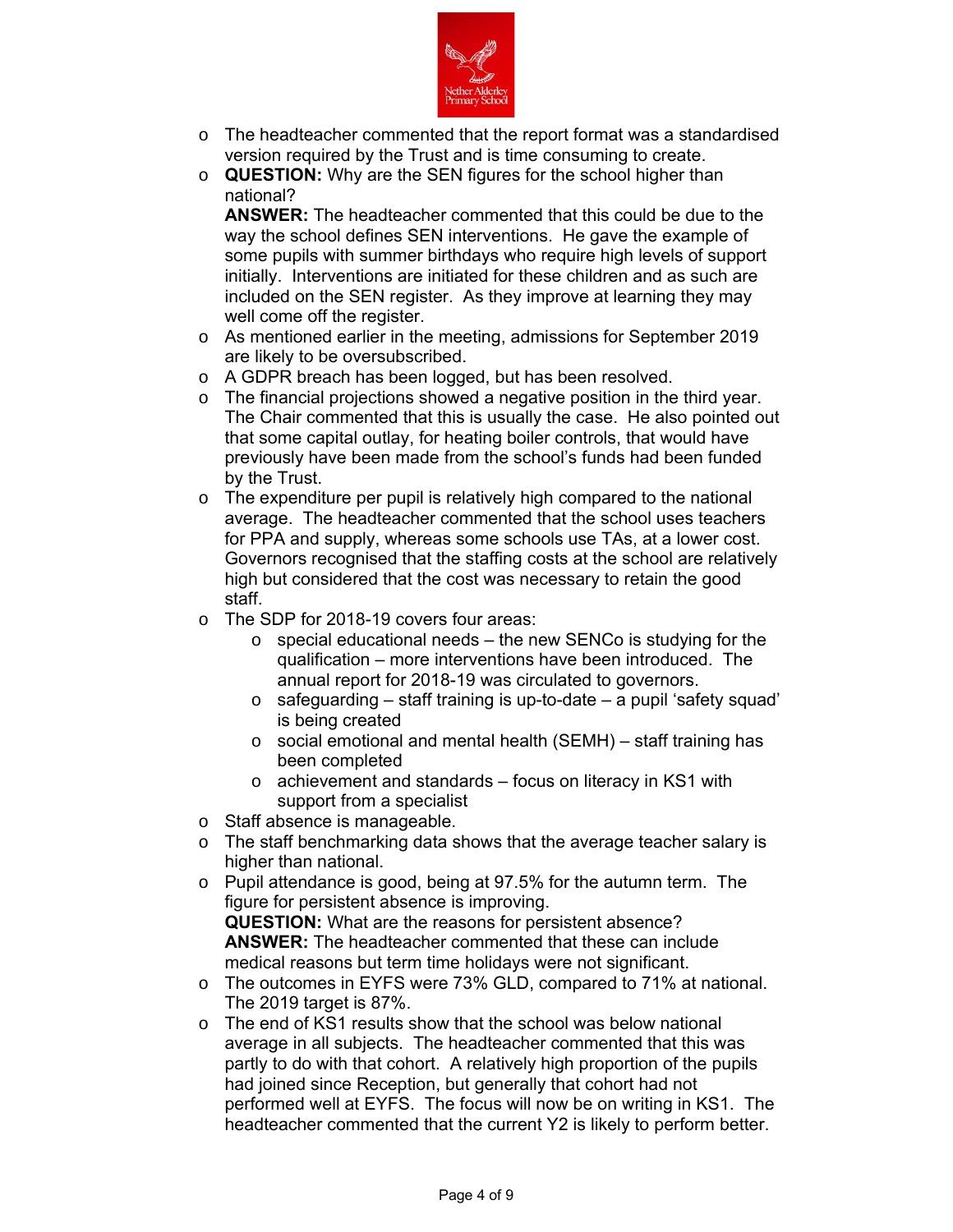

- o The outcomes for the end of KS2 in 2018 were in line with previous years, at 80% for the combined subjects, compared to the national average of 64%. The headteacher commented that pupils in Y3 and Y4 are performing well, indicating a secure grounding in Y2.
- 7.4. The minutes of the finance committee held on  $8<sup>th</sup>$  November 2018 were received and approved.
- 7.5. A discussion on financial matters took place in 7.3 above. The Chair highlighted that the committee had decided that the cost for adding graphics to the mini bus should be as low as possible. Governors agreed with this approach.

The Chair also reported that the committee had decided not to pay for staff absence insurance, saving £4.5k.

7.6. There were no recommendations requiring the approval of the governing board.

# **8. QUALITY OF TEACHING AND LEARNING**

- 8.1. The minutes of the curriculum committee held on 8<sup>th</sup> November 2018 were received and approved. There was no further discussion as the data was included within the headteacher's report.
- 8.2. The report from the SIP (School Improvement Partner) was circulated to governors.

**QUESTION:** Is this process useful to the school? **ANSWER:** The headteacher responded that whilst it took time, as it was the first of the year, the visit was much more of a review of the current situation. Subsequent visits will be more focussed on assessing elements within the SDP.

The headteacher reported that there had been discussion with the SIP about how to create evidence that the school was offering a wide curriculum. Governors noted that this was a significant change in attitude by Ofsted. The headteacher welcomed the focus on other subjects and noted that the school has always offered a wide range of enrichment and extra-curricular opportunities. The challenge will be to be able to demonstrate the objectives for these clubs and the benefits accruing.

- 8.3. Reports from public tests were included in the headteacher's report (7.3).
- 8.4. Governors considered the end of KS2 targets for the current Y6 pupils. The headteacher explained that setting these targets was based upon the individual pupils at EYFS and KS1.

### **QUESTION:** Is phonics included?

**ANSWER:** Yes it is within writing, although the test has not been in existence for a long period.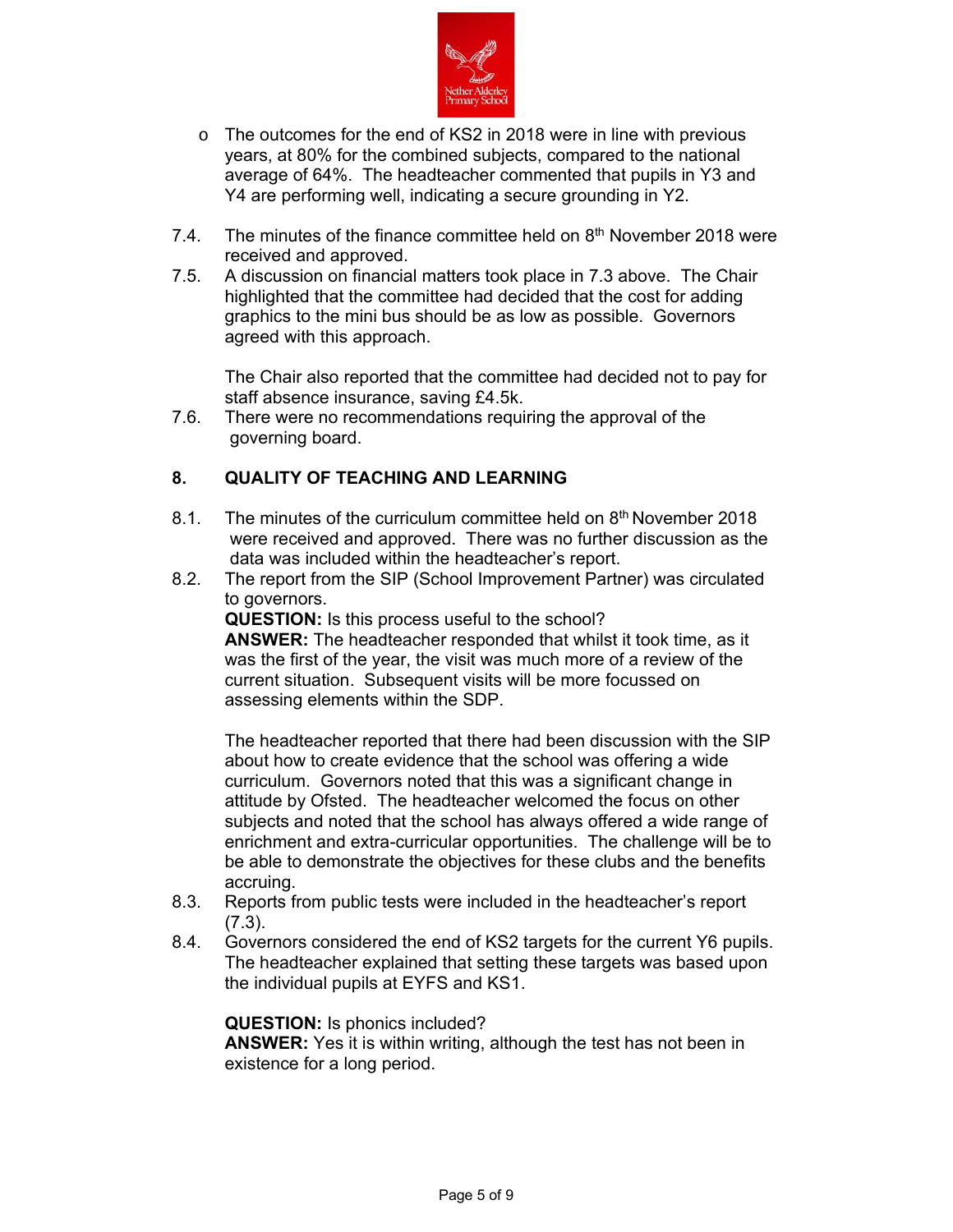

Governors approved the following targets for expected achievement at end of KS2 in 2019. Combined: 80% Reading: 87% Writing: 87% Maths: 80% GP&S: 87%

# **9. PERSONAL DEVELOPMENT, BEHAVIOUR AND WELFARE**

- 9.1. The SEMH (Social Emotional and Mental Health) action plan was considered. Training for the whole staff has been completed in the aspects of the plan. Group interventions have taken place to provide the children with the skills to recognise their feelings and to cope with them. Play therapy has been introduced for specific pupils.
- 9.2. The headteacher commented on some of the procedures involved, e.g. daily pupil feedback to teachers so that changes can be identified and acted upon.
- 9.3. The headteacher reported that a policy will be written on the basis of the draft action plan.

Governors agreed that in the current climate, particularly with social media, the school was following the correct strategy and approved the action plan.

### **10. DIRECTOR'S REPORT**

- 10.1. The report by the Director of Children's Services for the autumn term contained the following items.
	- Governance and Liaison update
	- Admissions, transport and fair access
	- Working Together to Safeguard Children 2018
	- Keeping Children Safe in Education
	- Cheshire East Information, Advice and Support Service (CEIAS)
	- Virtual School update
	- Local Children's Safeguarding Board (LCSB)
	- Ofsted updates
	- Free School Meals and Universal Credit
	- School teachers' pay award 2018
	- Teacher's pay grant
	- School's funding 2019-20
	- Inspection of local authority children's services
- 10.2. The clerk had previously circulated a summary of the relevant items contained in the report and there was no further discussion.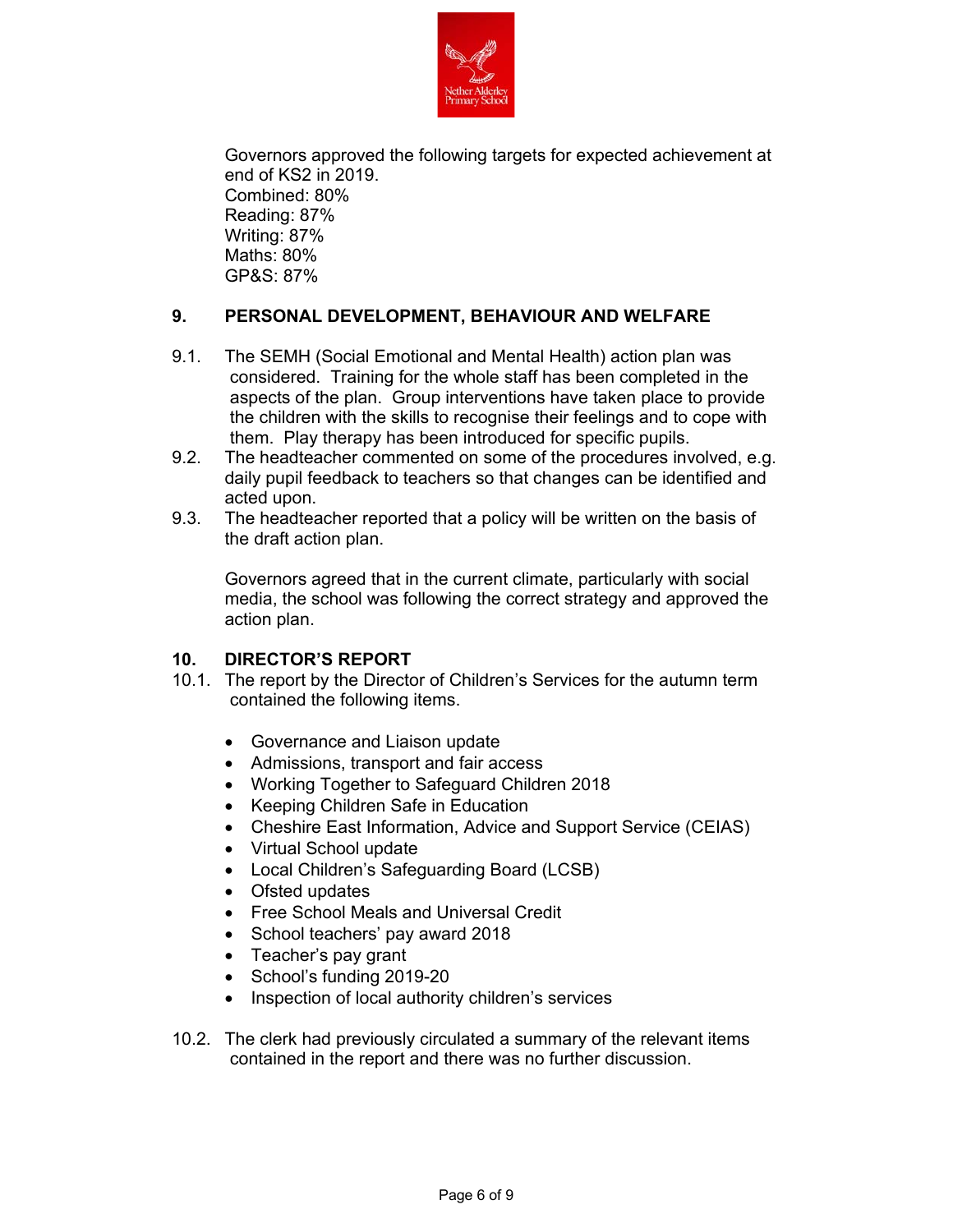

# **11. SCHOOL POLICIES**

The headteacher reported that there are a number of policies that have originated from the school and the Trust. Some of the latter have differences that make them inappropriate for a primary school. A discussion will be necessary to agree with the Trust which of the school's policies will be used.

The following policies were **approved** by governors, subject to any comments made by the end of November.

Safeguarding policy

## **12. ADMISSIONS**

12.1. Governors agreed that there should be no change to the PAN or to the admissions policy.

## **13. SCHOOL TERM DATES**

13.1. The term dates for 2019-20, previously circulated by the headteacher were **approved.** 

## **14. RESIDENTIAL VISITS**

- 14.1. A comment was made about the recent trip to Conway by class 4. The sailing activity has always been an enjoyable part of the trip. It has been suggested by the owners of the venue that in future, due to the costs, sailing might not be available. As this was a highlight of the trip and the other activities can be accessed at other venues, an alternative to Conway is to be researched.
- 14.2. The governing board was informed about the following planned residential visit:

Robinwood, Todmorden – Class  $4-16<sup>th</sup>$ -18<sup>th</sup> September 2019

The Governing board was satisfied that appropriate risk assessments will be carried out and approved the visit.

### **15. COMPLAINTS**

15.1. The headteacher reported, in his termly report, that there had been no complaints received by the school during the past academic year.

### **16. ANY OTHER BUSINESS**

The following additional matters were raised and discussed:

#### **Highways Department**

A governor reported on a potentially risky situation that had occurred outside of school at the time pupils were arriving. A large number of Highways Department vehicles were parked along the road outside the school, which restricted the carriageway width and impeded cars entering the school. Governors were mindful of the need for road repairs to be effected but felt that where these are near a school, then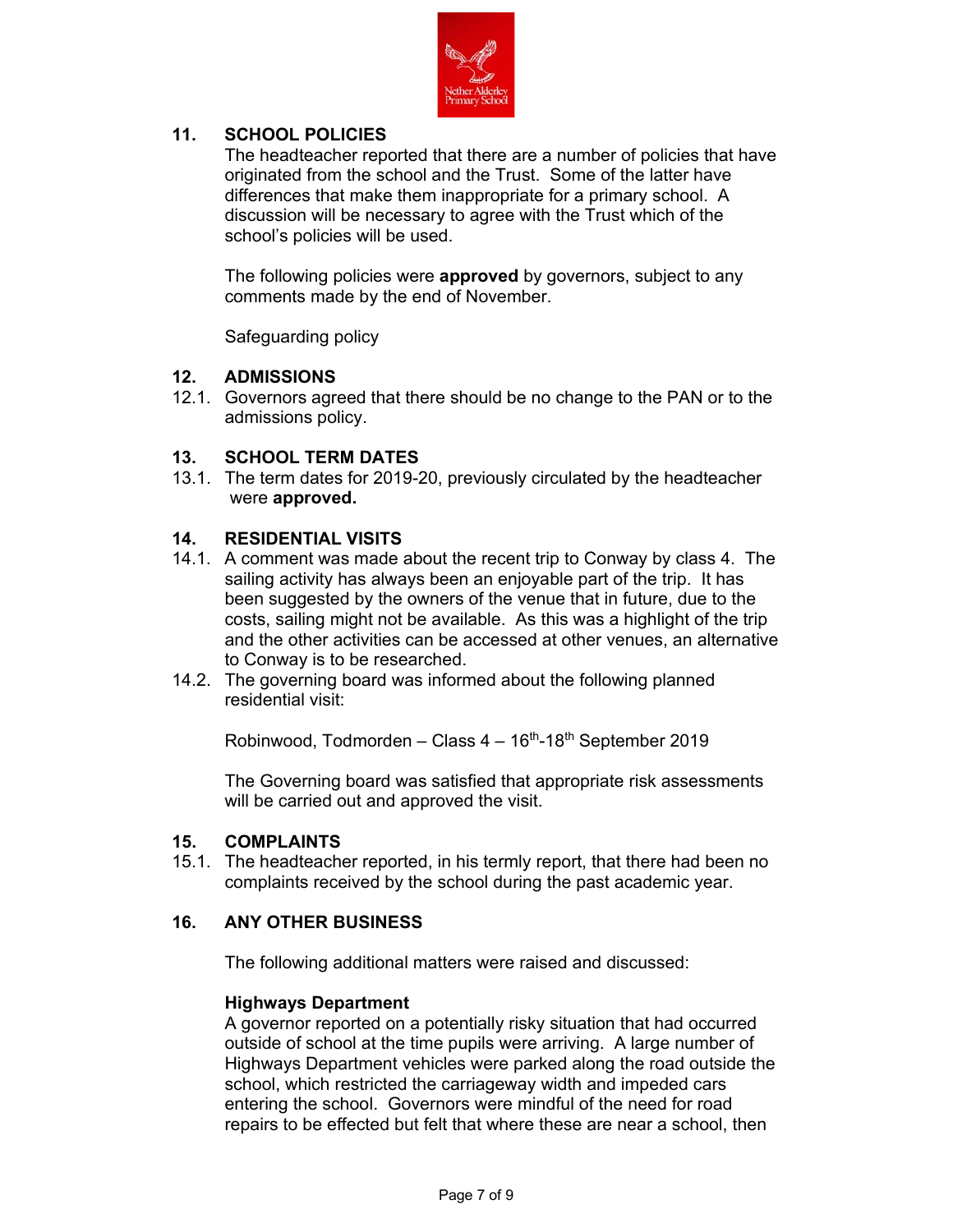

the work should ideally be scheduled after schools start. It was agreed that the Chair will write to a Cheshire East councillor to request that the planning process takes account of school times.

**ACTION:** Chair to write letter to the Authority.

### **Parking at school**

A governor raised the related issue of parking at the school. It was acknowledged that the parking facilities in the confined area at the school is not ideal, but that there is at present no easy answer. The headteacher reported that the finance and premises committee has been considering installing additional signage to help the flow of cars.

It was suggested that there are certain times when parking congestion is more of a problem, such as for departures and returns for trips or sports events.

**ACTION:** Headteacher to consider risk assessment for occasions when parking problems are exacerbated.

### **School uniform**

The headteacher reported that there have been discussions regarding PE kit and school uniform.

A sample of a new PE kit was shown, which governors approved.

One issue, expressed by some parents, about the current school uniform is that it is difficult for a group of pupils at an outside event to appear with a consistency of uniform. The feeling was expressed that the uniform should be distinctive. It was agreed that parents and pupils will be consulted about the current uniform policy and any potential changes to the uniform.

**ACTION:** Headteacher to arrange consultation.

### **Friends of Nether Alderley leaflet**

The headteacher circulated a proof of a layout of a leaflet concerning fund raising. Some amendments were suggested, but governors agreed that it needs to be printed sooner rather than later. There was a discussion about whether the leaflet should just be distributed or promoted at a launch event. It was agreed that, whilst it is short notice, the Christmas Fair would be an ideal opportunity. The headteacher will arrange for a room to be made available, with a 'pledge tree' and examples of items purchased from 'Friends' funds. Governors were asked to be available to talk to visitors about the initiative.

**ACTION:** Headteacher to arrange a 'Friends' room at the Christmas Fair.